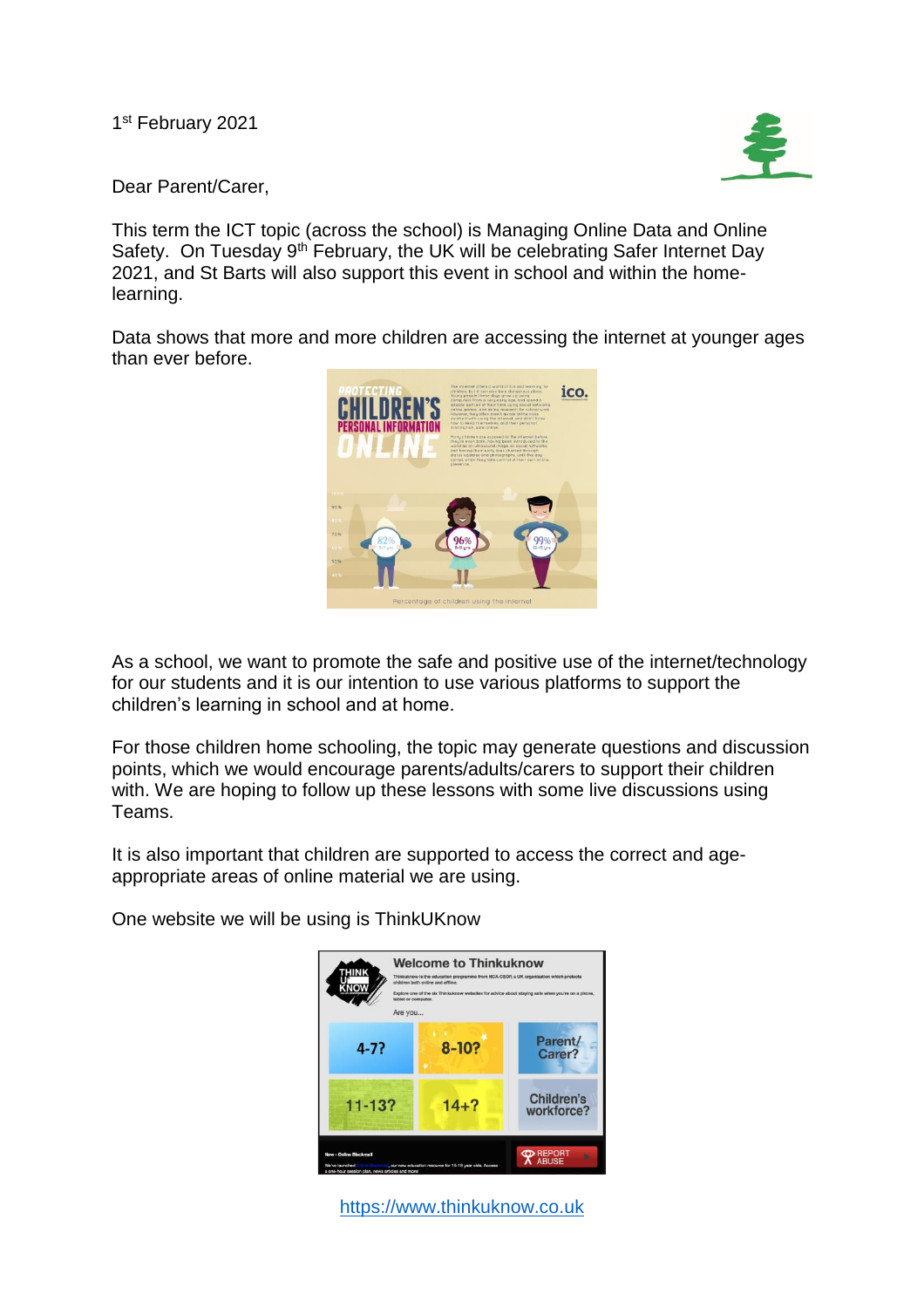This is a government and law enforcement backed, interactive, learning platform, that provides games, videos, and question-based scenarios involving characters. The Website is partitioned into 3 age groups.

**It is important that your child only accesses the areas that are age appropriate and relevant to them.** 

This website also has a number of areas and links to support parents to keep their children safe. Please feel free to look around this web site, to feel confident in the content.

If you have any questions, do not hesitate to contact your class teacher or myself as the curriculum co-ordinator.

In due course, it is likely that you will receive a timetable of ICT lessons from your teachers. This may be supported by specific lessons sent via itslearning or simply directing you to tasks on the ThinkUKnow website to be accessed and completed at some point during that week. We hope that you will find them helpful in supporting your child's understanding of how to use the internet safely.

Thank you for your support in this matter.

Kind regards Mrs Francks E-safety co-ordinator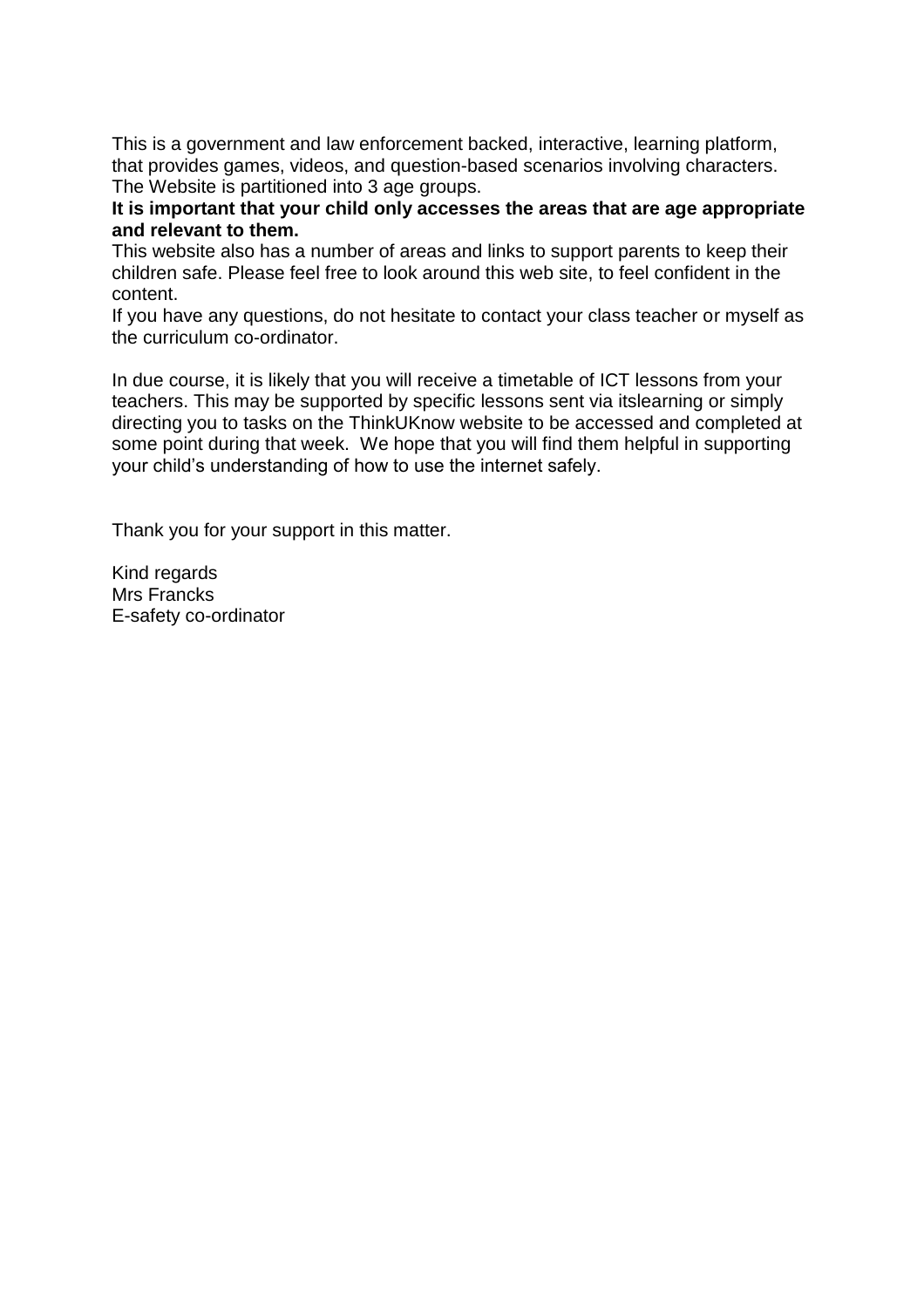1<sup>st</sup> February 2021



Ages 4-7

Dear Parent/Carer,

## **Your child's online safety education this term**

In this term's ICT/PSHE sessions your child's class will be studying a unit of work based on *Jessie & Friends*, an animated series about online safety produced by Thinkuknow. Thinkuknow is the national education programme from NCA-CEOP at the National Crime Agency. NCA-CEOP works to keep children safe from sexual abuse and exploitation.

## **About** *Jessie & Friends*

*Jessie & Friends* follows the adventures of Jessie, Tia and Mo as they begin to navigate the online world, watching videos online, sharing photos and playing games. The friends learn that while the internet can be an exciting place where they can learn and have fun, sometimes they may encounter things online which may make them feel worried or sad.

The aim of the animations and accompanying activities are to give 4-7 year olds the knowledge, skills and con dence they need to help them stay safe from sexual abuse, exploitation and other risks they may encounter online. The animations and activities provide children with the opportunity to explore ideas like trust, false identity online, consent, and develop their con dence to ask an adult they trust for help if something online makes them feel uncomfortable.

The *Jessie & Friends* animations and lessons are age appropriate and are not scary. They **do not** depict any situations where adults communicate with children online. [*If*  using Im 3: Instead, they showsers afe, non-scary situations between children to help young viewers identify ways in which people might sometimes try to pressure or trick others online. Learning how to identify when this is happening, and how to get help by telling an adult they trust, will help children respond safely in many risky situations, including if an adult tries to pressure or trick them online.]

The resource has been awarded the PSHE Association Quality Mark. This